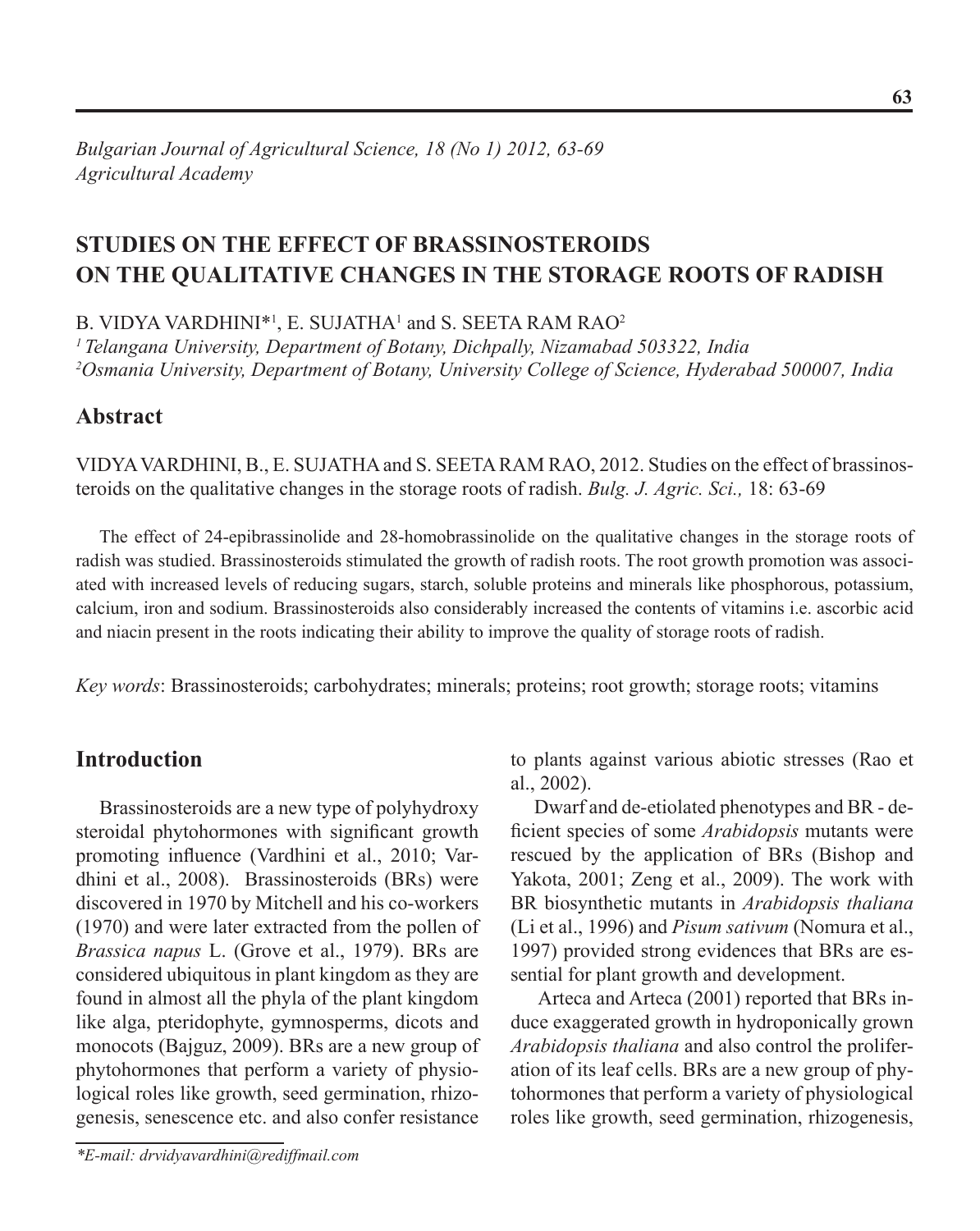senescence etc. and also confer resistance to plants against various abiotic stresses (Vardhini et al., 2006; Rao et al., 2002). BRs promote the growth of apical meristems in potato tubers (Korableva et al., 2002), accelerate the rate of cell division in isolated protoplasts of *Petunia hybrida* (Ho 2003) and also induce callus growth and regeneration ability in *Spartina patens* of poaceae (Lu et al., 2003). BRs also play a prominent role in nodulation and nitrogenase activity of groundnut (Vardhini and Rao, 1999), french bean (Upreti and Murti, 2004) and soya bean (Hunter, 2001).

Radish (*Raphanus sativus*) is an edible root vegetable belonging to the family *Brassicaceae*  which is grown through the world. It is a well established fact from time immemorial that plants are the critical components of dietary food chains in which they provide almost all the essential mineral and organic nutrients to humans. Grusak and Dellapenna (1999) stressed the need of 'divert research' activities in improving the nutritional quality of plants with respect to nutrient content and composition. The present study is undertaken to understand the effect of application of 28-homobrassinolide (28-homoBL) and 24-epibrassinolide (24-epiBL) on the qualitative changes in the storage roots of radish.

# **Materials and Methods**

### *Chemicals and Plant Material*

The two brassinosteroids (BRs) employed in the study, viz., 28-homobrassinolide and 24-epibrassinolide were purchased from M/s. Beak Technologies Inc., Brampton, Ontario, Canada. Seeds of radish (*Raphanus sativus* L. var Pusa chetki long) were obtained from National Seeds Corporation, Hyderabad, Andhra Pradesh, India.

### *Root Growth*

The seeds were sown in clay pots containing fresh sieved red soil mixed with farmyard manure. Plants were grown in a glass house under natural

day length. BRs were supplied to the plants as foliar spray at three different concentration levels viz.,  $0.5 \mu M$ , 1.0  $\mu$ M and 3.0  $\mu$ M on 20<sup>th</sup>, 35<sup>th</sup> and  $50<sup>th</sup>$  day (from the day of sowing). Root growth parameters were recorded on 60th day. On 60th day root material was homogenized using 70% (v/v) ethanol and stored in deep freezer for further biochemical analysis. Fresh roots were used for the estimation of vitamins viz., ascorbic acid and niacin. Simultaneously roots were dried in a hot air oven at  $110^{\circ}$ C for 24 hours and the dried material was used for mineral analysis.

# *Metabolite Contents*

# **Soluble proteins**

Soluble proteins in the ethanol homogenate were precipitated by adding 20% (w/v) tricholoroacetic acid. The precipitate was dissolved in 1% (w/v) sodium hydroxide. The method of Lowry et al. (1951) was used for protein estimation.

# **Reducing sugars and starch**

The alcohol homogenate was heated and centrifuged. The supernatant was used for the estimation of reducing sugars (Nelson 1944). The residue was used for the estimation of starch by McCready et al. (1980) method.

# **Mineral contents**

- 1Gm of oven dried sample was digested with 10ml of tri acid mixture (conc. Nitric acid + conc. Percholoric + conc. Sulphuric acid). The digested mixture was used for the estimation of phosphorus by molybdate- vandate method according to Johnson et al. (1980), and potassium and sodium by Issac and Kerber's procedure (1971).
- 1 Gm of the oven dried sample was taken into a test tube and digested by 5ml of aquaregia and the amount of iron present was estimated employing the method of Issac and Kerber (1971).
- 1 Gm of the oven dried sample was placed in silica crucibles and ashed in a muffle furnace and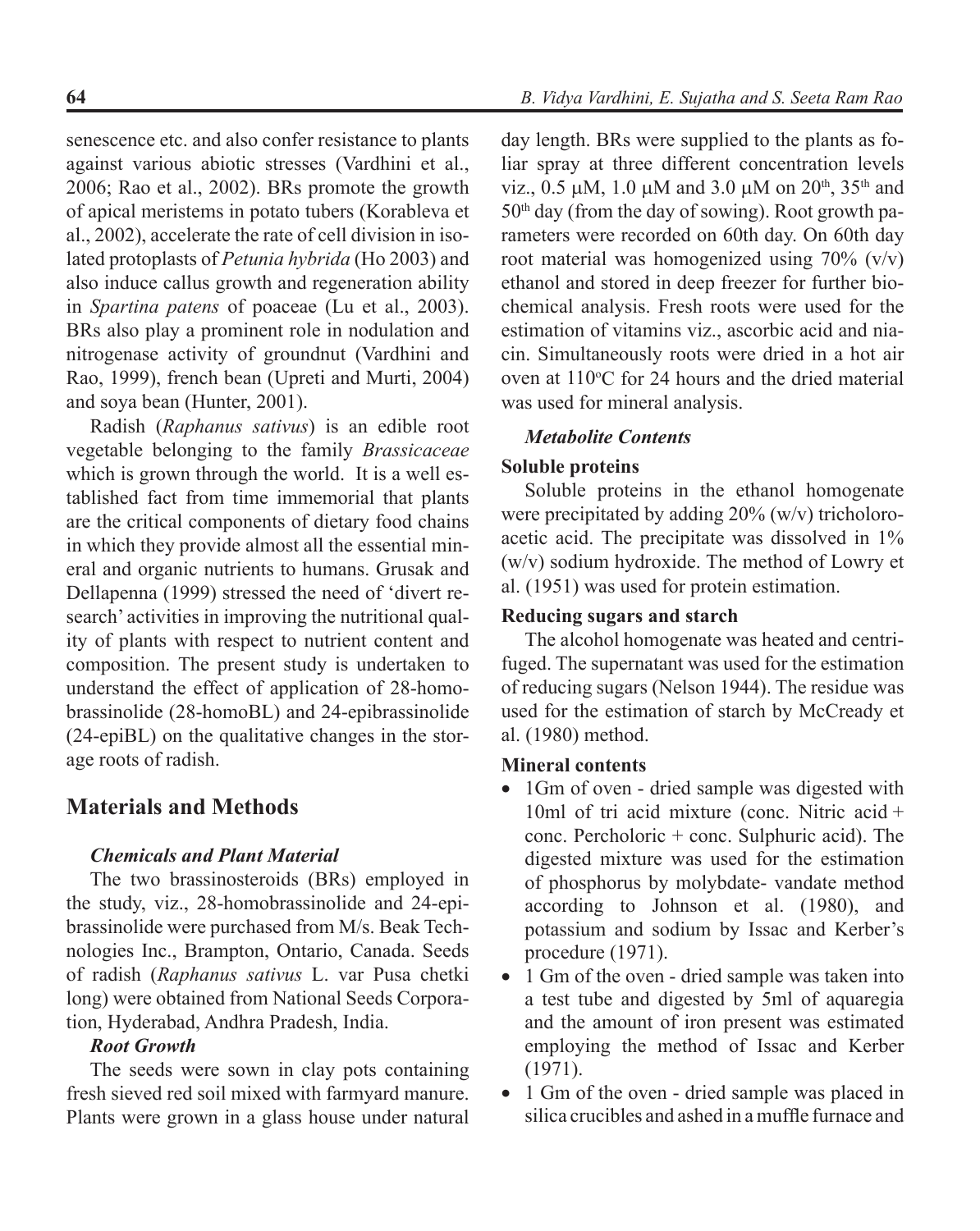the amount of calcium present was estimated by EDTA trimetric method of APHA (1984) and calculated using the formula:

ml of versenate used x normality of versenate x

#### 500/ ml of aliquot taken

#### **Vitamins (ascorbic acid and niacin)**

The vitamins, ascorbic acid and niacin present in the fresh roots were estimated according to Sadasivam and Balasubraminan (1987). The values are presented Mean  $\pm$  S.E. of 5 replicates.

#### **Results**

Exogenous application of BRs resulted in substantial increase in growth of radish roots as reflected in increases in length, fresh weight and dry weight of the roots (Table 1). Among the two BRs employed, 28-homoBL was found to be most effective in stimulating the root growth of radish plants. An increase of around 60% was observed in the plants treated with 3µM conc. in both the treatments over the control plants.

The root growth promotion by BRs was associated with increment in the levels of soluble proteins present in the roots of radish (Table 2). 28-HomoBL at 3µM conc. was more effective in increasing the soluble protein content compared to 24-epiBL treatments as well as untreated control plants

The radish roots treated with foliar application of BRs showed increased contents of carbohydrate fractions viz., reducing sugars and starch (Table 2). 3µM Conc. of 28-homoBL exhibited maximum elevated levels of reducing sugars and starch compared to other treatments and also the untreated controls.

Foliar application of BRs showed diversified changes in the minerals present in radish roots. Supplementation of BRs caused a marked rise in the levels of the minerals like phosphorus and calcium but only a slight enhancement in the mineral, iron present in the radish roots (Table 3). Applica-

tion of 28-HomoBL at 3 µM conc. was more promotive in increasing the minerals in the radish roots than 24-epiBL as well as the control plant roots. But the contents of potassium and sodium were reduced in the BR - supplemented plant roots of radish (Table 3).The roots treated with 28-homoBL at 3µM conc. exhibited less amount of potassium and sodium among all the other treatments.

Ascorbic acid and niacin contents present in the roots of radish plants were slightly elevated by the foliar application of BRs to radish plants (Table 4). 28-HomoBL at 3µM conc. was more effective in increasing the ascorbic acid and niacin contents compared to 24-epiBL treatments as well as untreated control plants.

#### **Discussion**

Man has been facing a lot of problems due to nutrient deficiencies. An adequate dietary intake of all vital nutrients is the need of the hour. Application of plant growth regulators not only increased the quantitative but also the qualitative yields of several crops. Vardhini and Rao (2003) reported that exogenous application of BRs to tomato plants resulted in enhanced root growth. Schilling et al. (1991) examined the effects of homobrassinolide on sugar beet under drought stress and found an increase of tap root mass. The studies conducted by Bao et al. (2004) on *Arabidopsis thaliana* revealed that BRs promote the acropetal auxin transport and promote the lateral root development. Kartal et al. (2009) also reported that the increasing concentrations of homoBL application not only increased the root growth of barley, but also showed enlarged root tips compared to the control materials. The present study also showed that foliar application of BRs to radish plants increased the root length, fresh and dry weight of radish roots.

Foliar application of BRs resulted in substantial increase in soluble proteins of radish roots. Bajguz (2009) reported that BRs increased the protein contents of *Chlorella vulgaris* as the cultured me-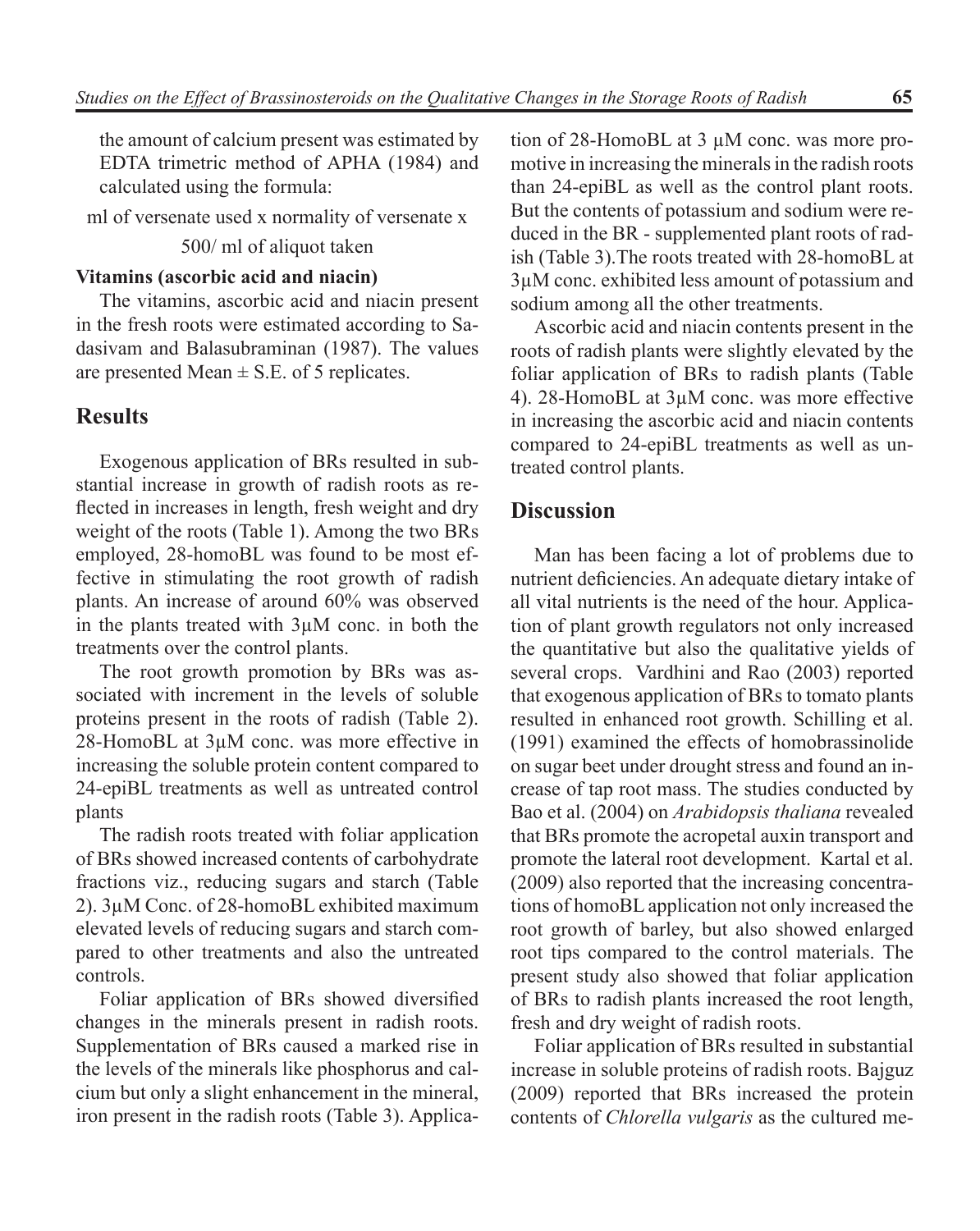| Compounds      | Treatments  | Root length,<br>$cm*$ | Root Fr. Wt.,<br>$g^*$ | Root Dry Wt.,<br>$g^*$ |
|----------------|-------------|-----------------------|------------------------|------------------------|
| $28 -$ Homo BL | $0.5 \mu M$ | $13.4 \pm 0.13$       | $281.6 \pm 2.73$       | $11.7 \pm 0.38$        |
|                | $1.0 \mu M$ | $13.8 \pm 0.68$       | $372.3 \pm 3.18$       | $15.6 \pm 0.22$        |
|                | $3.0 \mu M$ | $15.6 \pm 0.27$       | $382.3 \pm 1.98$       | $16.9 \pm 0.53$        |
| $24$ -EpiBL    | $0.5 \mu M$ | $12.0 \pm 0.43$       | $271.6 \pm 3.35$       | $11.6 \pm 0.17$        |
|                | $1.0 \mu M$ | $13.9 \pm 0.22$       | $356.3 \pm 2.59$       | $15.2 \pm 0.22$        |
|                | $3.0 \mu M$ | $14.8 \pm 0.18$       | $380.6 \pm 2.70$       | $16.8 \pm 0.14$        |
| Control        |             | $9.2 \pm 0.21$        | $239.3 \pm 2.90$       | $9.6 \pm 0.39$         |

#### **Table 1 Effect of brassinosteroids on the root growth of** *Raphanus sativus*

 $28$ -HomoBL = 28-Homobrassinolide/ 24-EpiBL = 24-Epibrassinolide/ Values are Mean  $\pm$  S.E. (N=5)

| <b>Table 2</b>                                                           |  |  |
|--------------------------------------------------------------------------|--|--|
| <b>Effect of brassinosteroids on the metabolites of Raphanus sativus</b> |  |  |

| Compounds   | Treatments  | Soluble proteins,<br>mg $g^{-1}$ Fr. Wt.* | Reducing sugars,<br>$mgg^{-1}$ Fr. Wt.* | Starch,<br>mg $g^{-1}$ Fr. Wt.* |
|-------------|-------------|-------------------------------------------|-----------------------------------------|---------------------------------|
| 28-Homo BL  | $0.5 \mu M$ | $2.33 \pm 0.14$                           | $7.61 \pm 0.14$                         | $4.25 \pm 0.18$                 |
|             | $1.0 \mu M$ | $2.71 \pm 0.04$                           | $8.10 \pm 0.31$                         | $4.78 \pm 0.28$                 |
|             | $3.0 \mu M$ | $3.17 \pm 0.09$                           | $8.83 \pm 0.13$                         | $5.18 \pm 0.42$                 |
| $24$ -EpiBL | $0.5 \mu M$ | $2.18 \pm 0.10$                           | $7.21 \pm 0.22$                         | $4.13 \pm 0.31$                 |
|             | $1.0 \mu M$ | $2.60 \pm 0.07$                           | $7.71 \pm 0.09$                         | $4.54 \pm 0.23$                 |
|             | $3.0 \mu M$ | $3.04 \pm 0.05$                           | $8.18 \pm 0.32$                         | $4.99 \pm 0.48$                 |
| Control     |             | $1.87 \pm 0.07$                           | $5.71 \pm 0.08$                         | $3.02 \pm 0.21$                 |

28-HomoBL = 28-Homobrassinolide/ 24-EpiBL = 24-Epibrassinolide/ Values are Mean  $\pm$  S.E. (N=5)

#### **Table 3 Effect of brassinosteroids on the mineral content of**  *Raphanus sativus* **roots, mg/100g**

|            |         | 28-HomoBL |                  |                     | 24 EpiBL       |                        |                   |
|------------|---------|-----------|------------------|---------------------|----------------|------------------------|-------------------|
| Minerals   | Control | M15.0     | $1.0\mu\hbox{M}$ | 3.0 <sub>µM</sub>   | $0.5\mu M$     | $1.0\mu\textnormal{M}$ | 3.0 <sub>µM</sub> |
| Phosphorus | 24.1    |           | 26.2 27.9        |                     | 29.4 25.9 27.1 |                        | 28.7              |
| Potassium  | 295     | 260       | 249              | 221                 | 275            | 256                    | 235               |
| Calcium    | 33.8    | 37.8      | 38.9             |                     | 41.3 36.3 38.1 |                        | 40.7              |
| Iron       | 0.41    | 0.49      | 0.72             | 1.19                | 0.45           | 0.68                   | 0.93              |
| Sodium     | 40.1    | 35.8      |                  | 33.5 32.6 37.7 36.8 |                |                        | 34.8              |

28-HomoBL = 28-Homobrassinolide/ 24-EpiBL = 24- Epibrassinolide/ Values are Mean  $\pm$  S.E. (N=5)

### **Table 4**

|  |                  |  | <b>Effect of brassinosteroids on the vitamins of</b> |  |
|--|------------------|--|------------------------------------------------------|--|
|  | Raphanus sativus |  |                                                      |  |

| Compounds   | Treatments  | Ascorbic acid,<br>$mg/100mg*$ | Niacin,<br>$mg/100mg*$ |
|-------------|-------------|-------------------------------|------------------------|
| 28-Homo BL  | $0.5 \mu M$ | $17.45 \pm 0.02$              | $0.345 \pm 0.04$       |
|             | $1.0 \mu M$ | $18.36 \pm 0.01$              | $0.398 \pm 0.05$       |
|             | $3.0 \mu M$ | $19.19 \pm 0.04$              | $0.423 \pm 0.07$       |
| $24$ -EpiBL | $0.5 \mu M$ | $17.27 \pm 0.03$              | $0.338 \pm 0.04$       |
|             | $1.0 \mu M$ | $18.20 \pm 0.05$              | $0.381 \pm 0.04$       |
|             | $3.0 \mu M$ | $18.94 \pm 0.02$              | $0.408 \pm 0.06$       |
| Control     |             | $14.68 \pm 0.03$              | $0.322 \pm 0.05$       |

28-HomoBL = 28-Homobrassinolide/ 24-EpiBL = 24- Epibrassinolide/ Values are Mean  $\pm$  S.E. (N=5)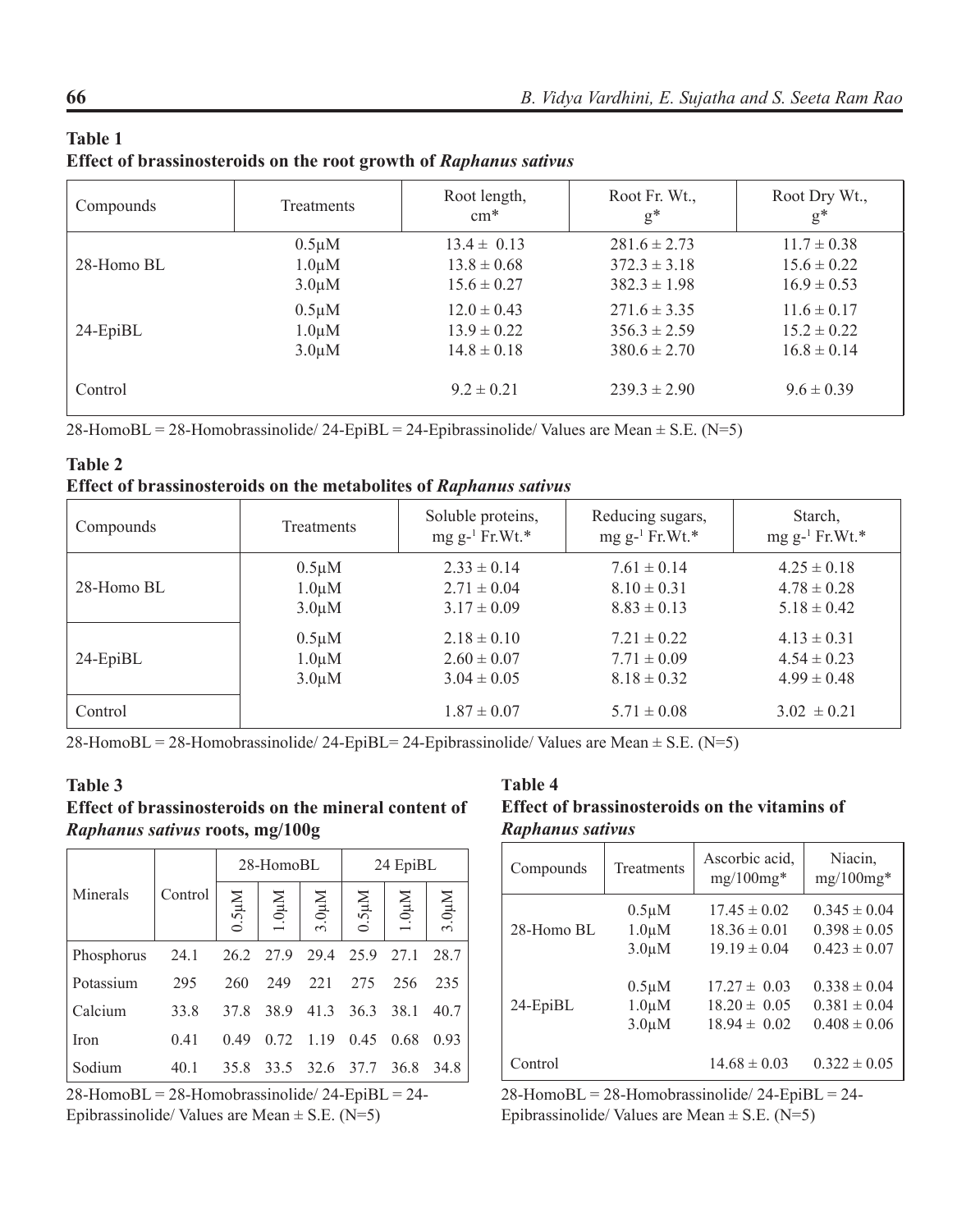dium showed increases in the cell number. Sairam (1994) also reported observed enhanced soluble protein content in wheat plants applied with homobrassinolide. Similarly Vardhini and Rao (2008) reported that supplementation of BL as foliar spray increased the protein content in the leaves of tomato plants where as the exogenous application of 24-epiBL and 28-homoBL enhanced the total protein contents in the seedlings of *Brassica junceae*  (Sirhindi et al., 2009) which are in tune with the experiments on effect of BRs on the contents of soluble proteins present in the storage roots of radish.

The application of brassinosteroids resulted in substantial increase in the carbohydrate fractions like reducing sugars and starch in the storage roots of radish. The increase might be due to the enhanced photosynthetic capacity of the plants and an efficient source –sink translocation by the foliar application of BRs. Soaking the seeds of *Triticum aestivum* for around one day in homoBL significantly enhanced the soluble sugars in the seedlings (Hayat et al., 2003). 24-Epibrassinolide spray application to cucumber plants grown in a green house resulted in increases in sucrose, soluble sugars and starch (Yu et al., 2004) and the results obtained in the present study also showed that foliar application of brassinosteroids enhanced the carbohydrates present in the storage roots of radish. Further BR-deficient Arabidopsis thaliana mutant has been found to have decreased starch and sugar contents (Schluter et al., 2002).

The content of phosphorus and calcium in roots from BR-treated plants was more compared to untreated controls. An important observation in this study is that the iron content increased after BRtreatment. On the other hand the contents of potassium and sodium were low in the storage roots of BR-treated radish plants. Kuno (1987) observed enhanced translocation of phosphorus, but lowered calcium contents after BR-treatment to the leaves of mulberry. Even Bajguz and Czerpak (1998) ob-

served that the supplementation of BRs increased the phosphorus content in *Chlorella vulgaris*. Earlier Pirogovskya et al. (1996) and Ronsch et al. (1993) suggested that BRs can be employed to plants for effective absorption of minerals from the soil. Similar results were also observed where, external supplementation of a salicylic acid, another plant growth regulator, resulted in increased contents of minerals like potassium, calcium and iron in the strawberry roots (Karlideg et al., 2009)

BR-application slightly improved the vitamin C as well as niacin content in the radish storage roots. Thus the present study revealed that BR-supplementation resulted in favorable enhancement of vitamin C and niacin contents. The ability of BRs on the enhancement of growth and metabolism of the shoot system is a well established fact, but the present study reveals that foliar application of BRs showed the ability of monitoring the source – sink translocation which reflected in enhanced contents of not only the root growth but also the metabolites like soluble proteins and carbohydrates present in the roots. Apart from this, this paper also shows promising effect of BRs in increasing the mineral nutrients especially iron and as well as vitamin C and niacin which gives a new insight on another physiological role of BRs which is neglected for around two decades i.e. its ability in imparting enhancements in minerals and vitamins. This paper reveals the '*Role of BRs in increasing the qualitative changes of the storage root of radish*' where root is the consumable part of the plant.

### **References**

- **APHA**, 1984. Standard methods for the examination of water and wastewater including bottom sediments and sludges. *American Health Public Association APHA Press,* Washington.
- **Arteca, J. M. and R. N. Arteca,** 2001. Brassinosteroidinduced exaggerated growth in hydroponically grown *Arabidopsis* plants. *Physiol. Plant*., **112**: 104–112.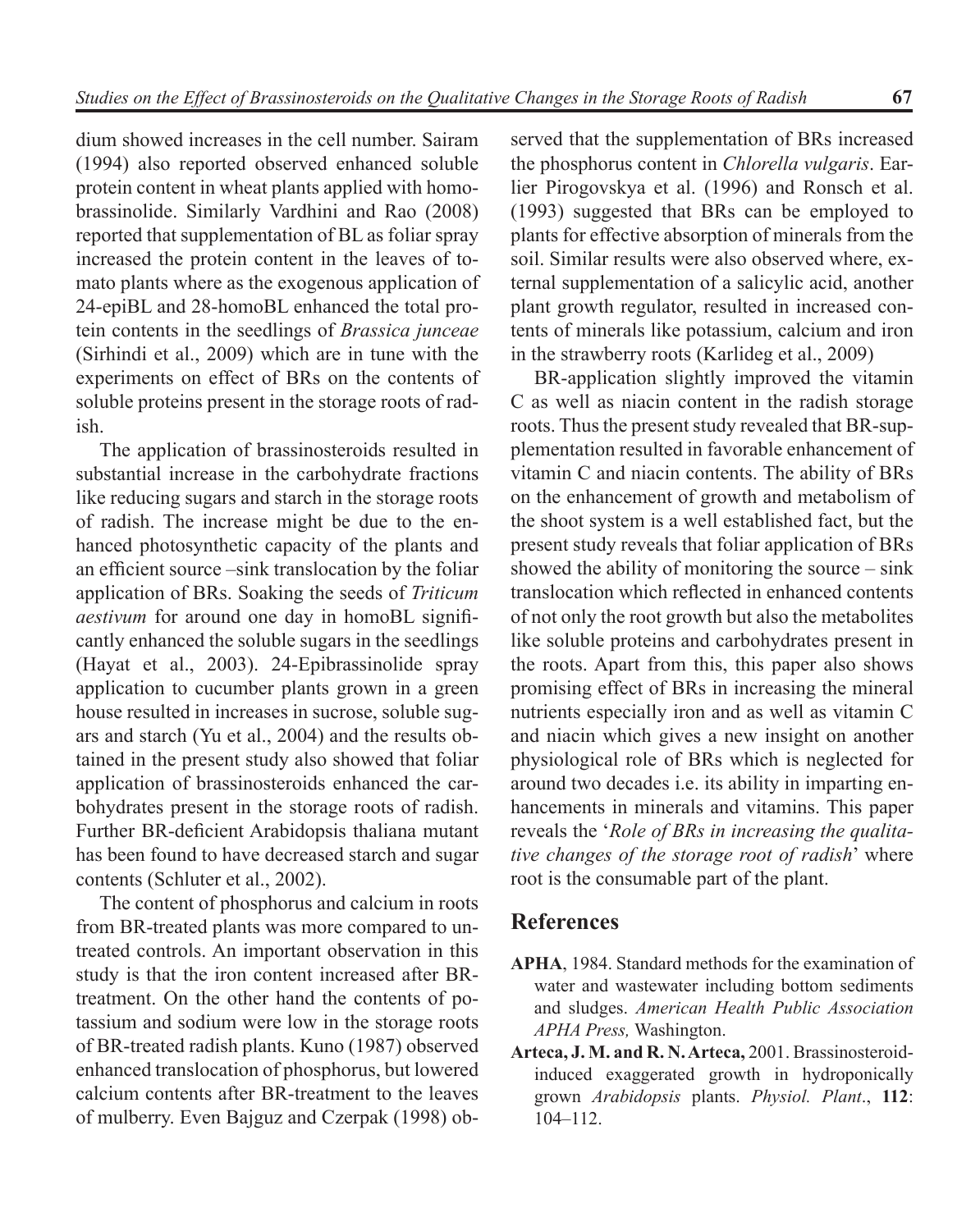- **Bao, F., J. Shen, S. R. Brady, G. K. Muday, T. Asami and Z. Yang,** 2004. Brassinosteroids interact with auxin to promote lateral root development in *Arabidopsis. Plant Physiol.,* **134:** 1624-1631.
- **Bajguaz, A.,** 2009. Isolation and characterization of brassinosteroids from algal cultures of *chlorella vulgaris* Beijernick (Trebouxiophyceae). *J. Plant Physiol*., **166**: 1946-1949.
- **Bishop, G. J. and T. Yakota,** 2001. Plant steroid hormones, brassinosteroids: Current highlights of molecular aspects on their synthesis/ metabolism, transport, perception and response. *Plant Cell Physiol*., **42**: 114-120.
- **Bajguz, A. and R. Czerpak,** 1998. Physiological and biochemical role of brassinosteroids and their structure –activity relationship in the green alga *Chlorella vulgaris* Beijerinick (Chlorophyceae). *J. Plant Growth Regul*., **17:** 131-139.
- **Grove, M. D., G. F. Spencer, W. K. Rohwededer, N. B. Mandava, J. F. Worlet, J. C. Warthen Jr, G. L. Steffens, J. L. Flippen-Andersen and J. C. Cook Jr,** 1979. Brassinolide, A plant-promoting steroid isolated from *Brassica napus* pollen. *Nature,*  **281**:121-124.
- **Grusak, M. A. and D. Dellapenna,** 1999. Improving the nutrient composition of plants to enhance human nutrition and health. *Annu. Rev. Plant Physiol. Plant Mol. Biol*., **50**: 133-161.
- **Hayat, S. and A. Ahamad,** 2003. 28-Homobrassinolide induced changes favoured germiability of wheat grains. *Bulg. J. Plant Physiol*., **29:** 55-62.
- **Ho, M. O.,** 2003. Brassinosteroids accelerate the rate of cell division in isolated protoplasts of *Petunia*  hybrid*. J. Plant Biotech*., **5:** 63-67.
- **Hunter, W. J.,** 2001. Influence of root applied epibrassinolide and carbenoxolone on the nodulation and growth of soybean (*Glycine max* L.) seedlings. *J. Agro. Crop. Sci*., **186:** 217-221.
- **Issac, R. A. and J. D. Kreber,** 1971. Instrumental Methods for Analysis of Soil and Plant Tissue. Soil Sci. Am. Inc, Wisconsin – Madison.
- **Johnson, C. R., J. N. Joiner and C. E. Cress,** 1980. Effects of N, K and Mg on growth and leaf nutrient composition of three containers grown woody ornamentals inoculated with mycorrhizae. *J. Am.*

*So.c Hort. Sci*., **105**: 286-288.

- **Karlidag, H., E. Yildirim and M. Turan,** 2009. Salicylic acid ameliorates the adverse effects of salt stress in strawberry. *Sci. Agric*., **66**: 180 -187.
- **Kartal, G., A. Temel, E. Arican and Gozukirmizi,** 2009. Effects of brassinosteroids on barley root growth and antioxidant system & cell division*. Plant Growth Regul*., **581**: 261-267.
- **Korableva, N. P., T. A. Platonova, M. Z. Dogonadze and A. S. Evsunina,** 2002. Brassinolide effect on growth of apical meristems, ethylene production and abscisic acid content in potato tubers. *Biol. Plant*., **45**: 39-43.
- **Kuno, K.,** 1987. Effects of Plant growth steroid brassinolide on dry weight, growth and nutrient translocation in mulberry shoots. J. Sericultural Sci. Jpn., **66**: 57-58.
- **Li, J. M., P. Nagpal, V. Vitart, T. C. Morris and J. Chory,** 1996. A role for brassinosteroids in light dependent development of *Arabidopsis. Science,* **272:** 378-401.
- **Lowry, O. H., N. J. Rosenbrough, A. L. Farr and R. J. Randall,** 1951. Protein measurement with folinphenol reagent. *J. Biol. Chem*., **193**: 265-275.
- **Lu, Z., M. Huang, D. P. Ge, Y. H. Yang, X. N. Cao, P. Qin and J. M. She,** 2003. Effect of brassinolide on callus growth and regeneration in *Spartina patens* (Poaceae). *Plant Cell Tissue Organ Culture,* **73:** 87- 89.
- **McCready, R. M., J. Guggloz, V. Silviora and H. S. Owens,** 1950. Determination of starch and amalyase in vegetabless. Application to peas. *Anall. Chem*., **29**: 1156-1158.
- **Mitchell, J. W., N. B. Mandava, J. E. Worley, J. R. Plimmer and M. V. Smith,** 1970. Brassins: A family of plant hormones from rape pollen. *Nature,* **225**:1065-1066.
- **Nelson, N. A.,** 1944. Photometric adaption of the somagji method for determination of glucose*. J. Biol. Chem*., **154**: 375-380.
- **Nomura, T., N. Nakayama, J. B. Reid, Y. Takeuchi and T. Yokota,** 1997. Blockage of brassinosteroid biosynthesis and sensitivity cause dwarfism in *Pisum sativum. Plant Physiol.,* **113:** 31-37.
- **Pirogovskaya, G. V., I. M. Bogdevitch, G. V.**